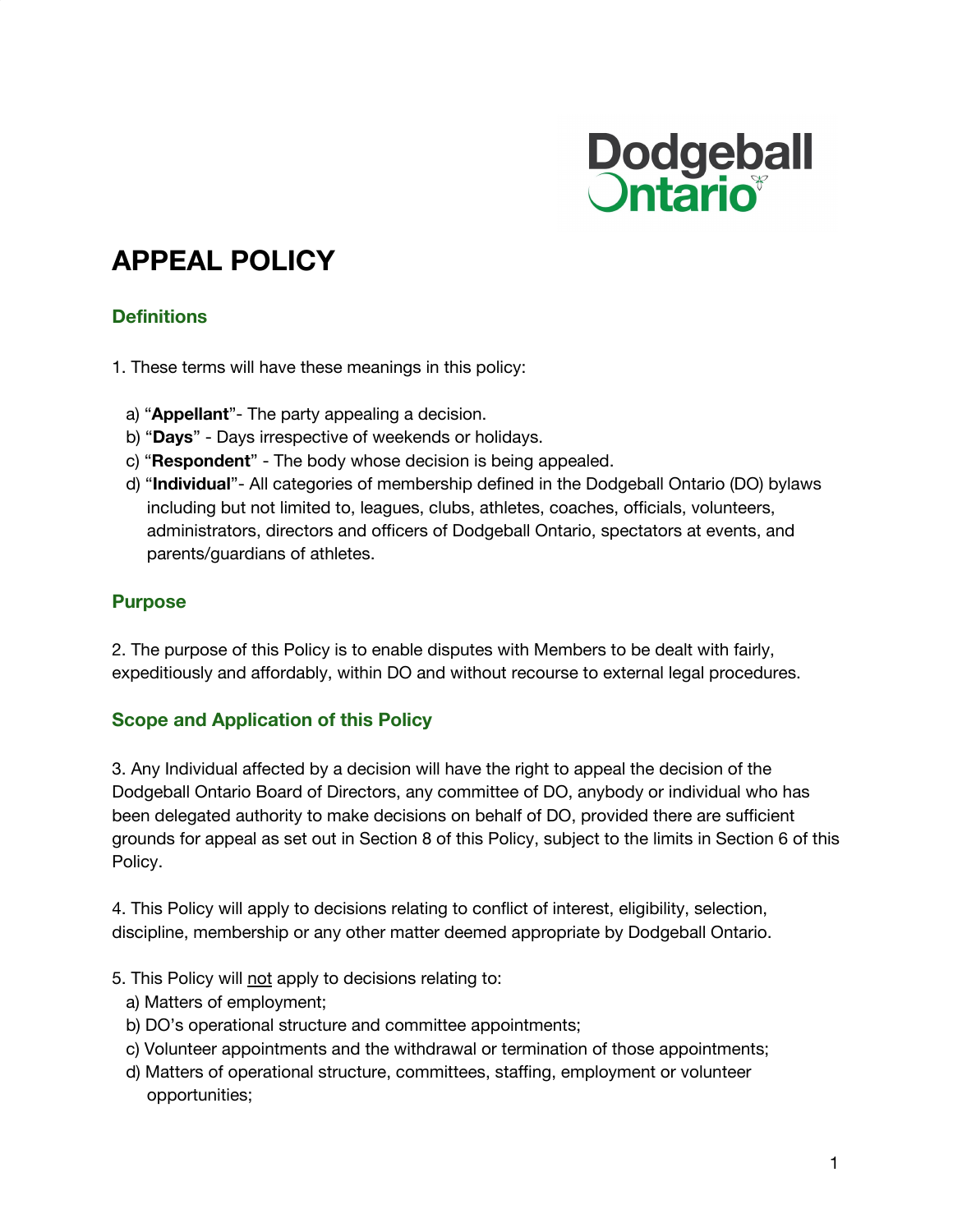e) Commercial matters;

- f) Matters of budgeting and budget implementation;
- g) Infractions for doping offences which are dealt with pursuant to the Canadian Anti-Doping Program or any successor policy;
- h) The rules of dodgeball or disputes over competition rules;
- i) Matters relating to the substance, content and establishment of team selection criteria;
- j) Decisions or discipline arising within the business, activities, or events organized by entities other than DO as appeals of these decisions shall be dealt with pursuant to the policies of those other entities unless requested and accepted by DO at its sole discretion;
- k) Disputes arising within competitions which have their own appeal procedures; and
- l) Any decisions made under Sections 7 and 10 of this Policy.

# **Timing of Appeal**

6. Individuals who wish to appeal a decision will have ten (10) days from the date on which they received notice of the decision, to submit in writing to the DO Board of Directors the following:

- a) Notice of their intention to appeal;
- b) Contact information of the Appellant;
- c) Name of the Respondent and any affected parties;
- d) Grounds for the appeal;
- e) Detailed reason(s) for the appeal;
- f) All evidence that supports the reasons and grounds for an appeal;
- g) The remedy or remedies requested, and
- h) A payment of one hundred dollars (\$100), which is only refundable if appeal is successful.

7. An Individual wishing to initiate an appeal beyond the ten (10) day period must provide a written request stating reasons for an exemption to the requirement of Section 6. The decision to allow, or not to allow an appeal outside the 10-day period will be at the sole discretion of the Case Manager appointed by DO and may not be appealed.

# **Grounds for Appeal**

8. Not every decision may be appealed. Decisions may only be appealed, and appeals may only be heard, on procedural grounds. Procedural grounds are strictly limited to the Respondent:

- a) Making a decision for which it did not have authority or jurisdiction as set out in the Respondent's governing documents;
- b) Failing to follow procedures as laid out in the bylaws or approved policies of DO;
- c) Making a decision that was influenced by bias, where bias is defined as a lack of neutrality to such an extent that the decision-maker is unable to consider other views or that the decision was influenced by factors unrelated to the substance or merits of the decision; and/or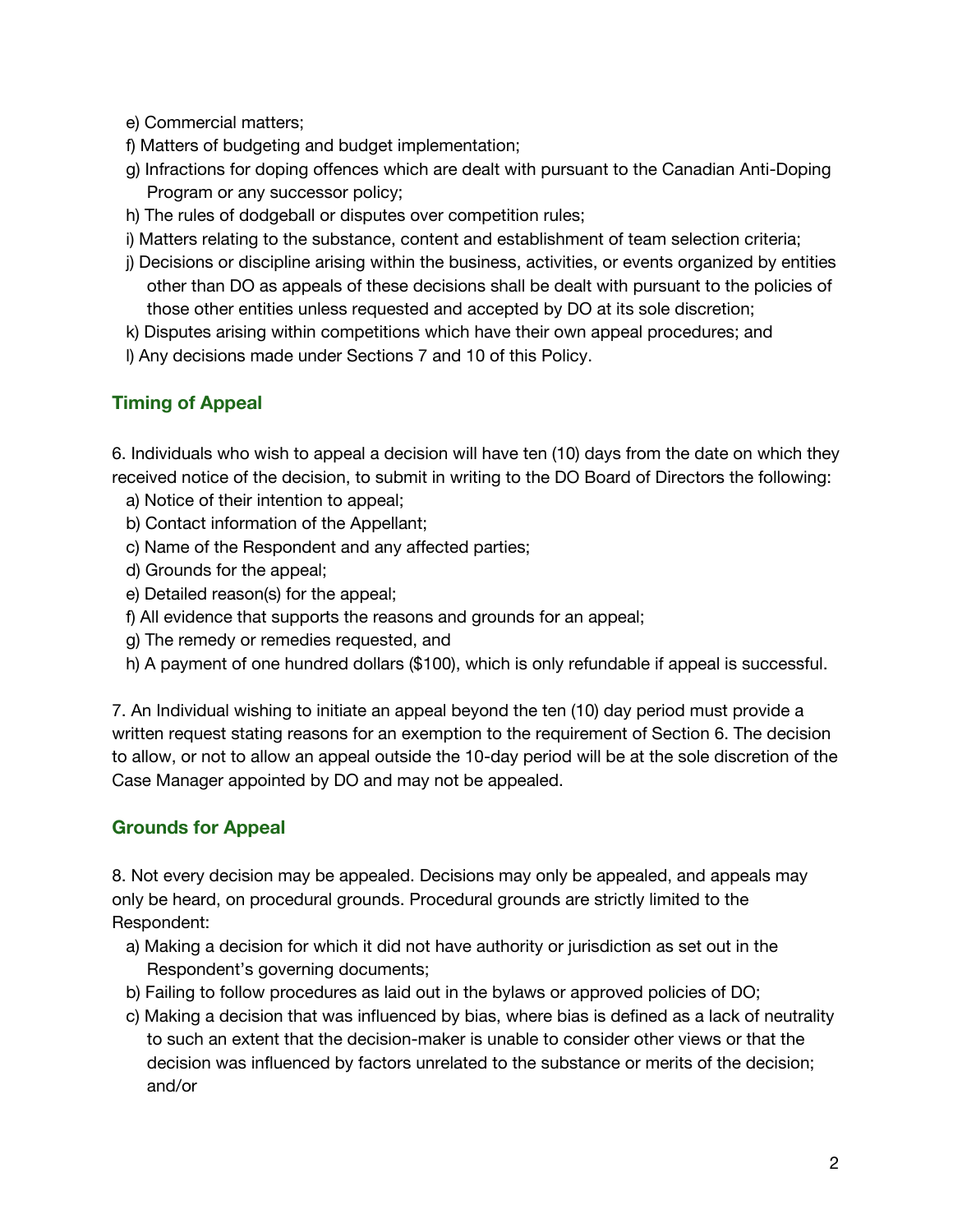d) Making a decision that was grossly unreasonable.

9. The Appellant will bear the onus of proof in the appeal, and thus must be able to demonstrate, on a balance of probabilities, that the Respondent has made an error as described in Section 8.

#### **Case Manager**

10. Dodgeball Ontario will appoint a Case Manager to oversee the management and administration of appeals submitted in accordance with this Policy. The Case Manager has an overall responsibility to ensure procedural fairness is respected at all times in this Policy, and to implement this Policy in a timely manner. More specifically, the Case Manager has a responsibility to:

- a) Determine if the appeal lies within the jurisdiction of this Policy;
- b) Determine if appeal is brought in a timely manner;
- c) Determine if the appeal is brought on permissible grounds;
- d) Appoint the Panel to hear the appeal;
- e) Determine the format of the appeal hearing;
- f) Coordinate all administrative and procedural aspects of the appeal;
- g) Provide administrative assistance and logistical support to the Panel as required; and
- h) Provide any other service or support that may be necessary to ensure a fair and timely appeal proceeding.

#### **Screening of Appeal**

11. Upon receipt of the notice, grounds of an appeal, supporting evidence and the required fee, the Case Manager will review the appeal and will decide whether or not there are sufficient grounds for an appeal. If the Case Manager is satisfied that there are not sufficient grounds for an appeal, the parties will be notified in writing, stating reasons. If the Case Manager is satisfied that there are sufficient grounds for an appeal, then a hearing will take place. This decision is at the sole discretion of the Case Manager and may not be appealed.

# **Appeals Panel**

12. If the Case Manager is satisfied that there are sufficient grounds for an appeal, the Case Manager will establish an Appeals Panel (the "Panel") consisting of three (3) persons to hear the appeal as follows:

a) The Panel shall be composed of three individuals who shall have no significant relationship with the affected parties, shall have had no involvement with the decision being appealed, and shall be free from any other actual or perceived bias or conflict. Committee membership shall be gender inclusive.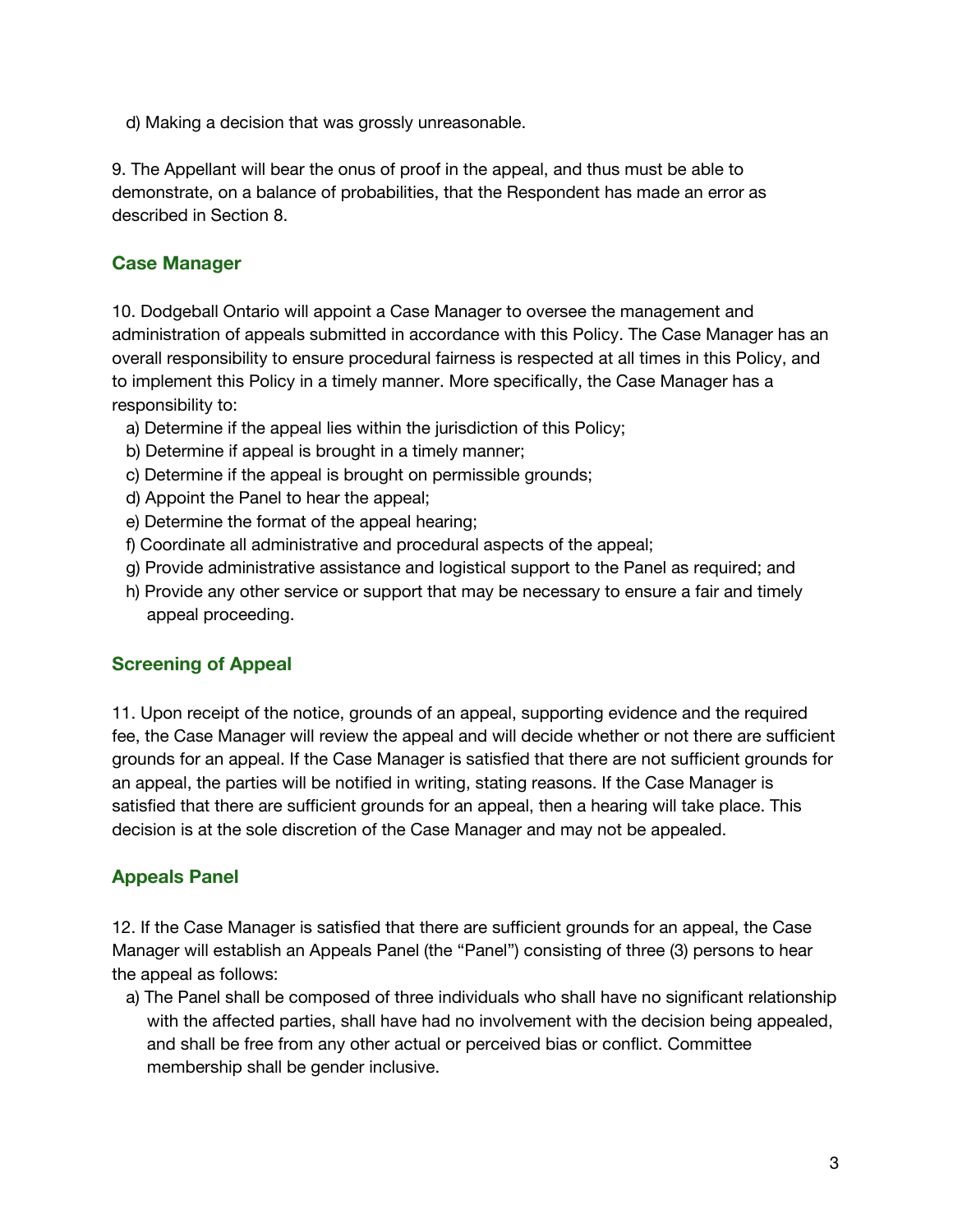- b) At least one of the Panel members shall be from among the Appellant's peers. The Appellant may submit a list of three candidates from which the Board Chair shall select one candidate to be a member of the Panel, provided that individual satisfies the criteria in Section 12a above.
- c) Should the Appellant not recommend an acceptable Panel member as set out in Section 12b above within five days, the Board Chair shall appoint the peer member of the Panel.
- d) The Panel shall select a Chairperson.

#### **Procedure for the Hearing**

13. The Case Manager will determine the format of the hearing, which may involve an oral hearing in person, an oral hearing by teleconference, a hearing based on written submissions or a combination of these methods. The hearing will be governed by the procedures that the Case Manager and the Panel deem appropriate in the circumstances, provided that:

- a) The hearing will be held within the appropriate timeline determined by the Case Manager.
- b) The Parties will be given reasonable notice of the day, time and place of the hearing.
- c) Copies of any written documents which the Parties wish to have the Panel consider will be provided to all Parties in advance of the hearing in accordance with the appropriate timeline.
- d) Both Parties may be accompanied by a representative or adviser, including legal counsel.
- e) The Panel may request that any other individual participate and give evidence at the hearing.
- f) If a decision in the appeal may affect another party to the extent that the other party would have recourse to an appeal in their own right under this Policy, that party will become a party to the appeal in question and will be bound by its outcome.
- g) The hearing will be conducted in the official language of choice of the Appellant.
- h) In the situation where the hearing is conducted by a Panel consisting of three persons, a quorum will be all three and decisions will be by majority vote.

# **Appeal Decision**

14. Within fourteen (14) days of concluding the appeal, the Panel will issue its written decision, with reasons. In making its decision, the Panel will have no greater authority than that of the original decision-maker. The Panel may decide to:

- a) Reject the appeal and confirm the decision being appealed; or
- b) Uphold the appeal and refer the matter back to the initial decision-maker for a new decision; or
- c) To uphold the appeal and vary the decision but only where it is found than an error occurred and such an error cannot be corrected by the original decision-maker for reason of lack of clear procedures, lack of time, or lack of neutrality.